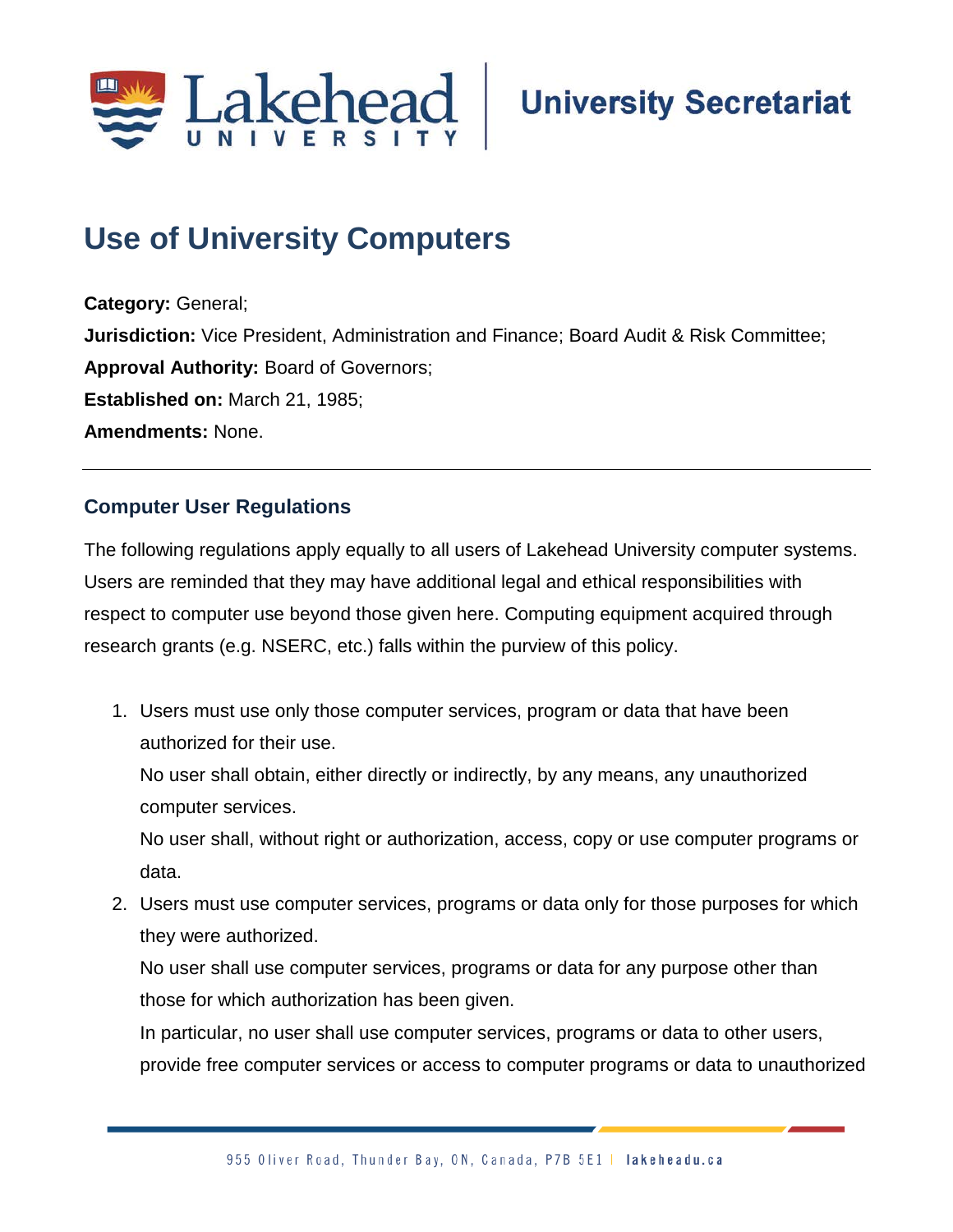users, or use any part of a computer system for direct financial gain without specific prior authorization.

No user shall use a computer system to attempt the unlawful or unauthorized use of another computer system.

3. Users are responsible for protecting their computer services, programs and data. All users shall make a reasonable attempt to prevent the unauthorized use of their computer services, programs or data. This includes, but is not limited to, using passwords, protection programs and other security devices in a manner as directed by the administrator of the computer system.

All users with a responsibility to protect confidential data or proprietary programs shall take those precautions such as the administrator of the computer system deems necessary.

4. Users must not interfere with the normal operation of a computer system, or with other users' computer services, programs or data.

No user shall, without right or authorization, intercept, or cause to be intercepted, directly or indirectly, any function of a computer system.

No user shall, without right or authorization, alter, destroy or render ineffective computer programs or data.

No user shall obstruct, interrupt or interfere with the lawful or authorized use of computer services, programs or data.

## **Definitions**

For the purposes of the above regulations,

"computer system" means a device, or group of interconnected or related devices, that contains computer programs or data and performs logic, control, arithmetic, communication, storage or retrieval functions;

"Lakehead University computer systems" include all computer systems owned, leased or rented by Lakehead University;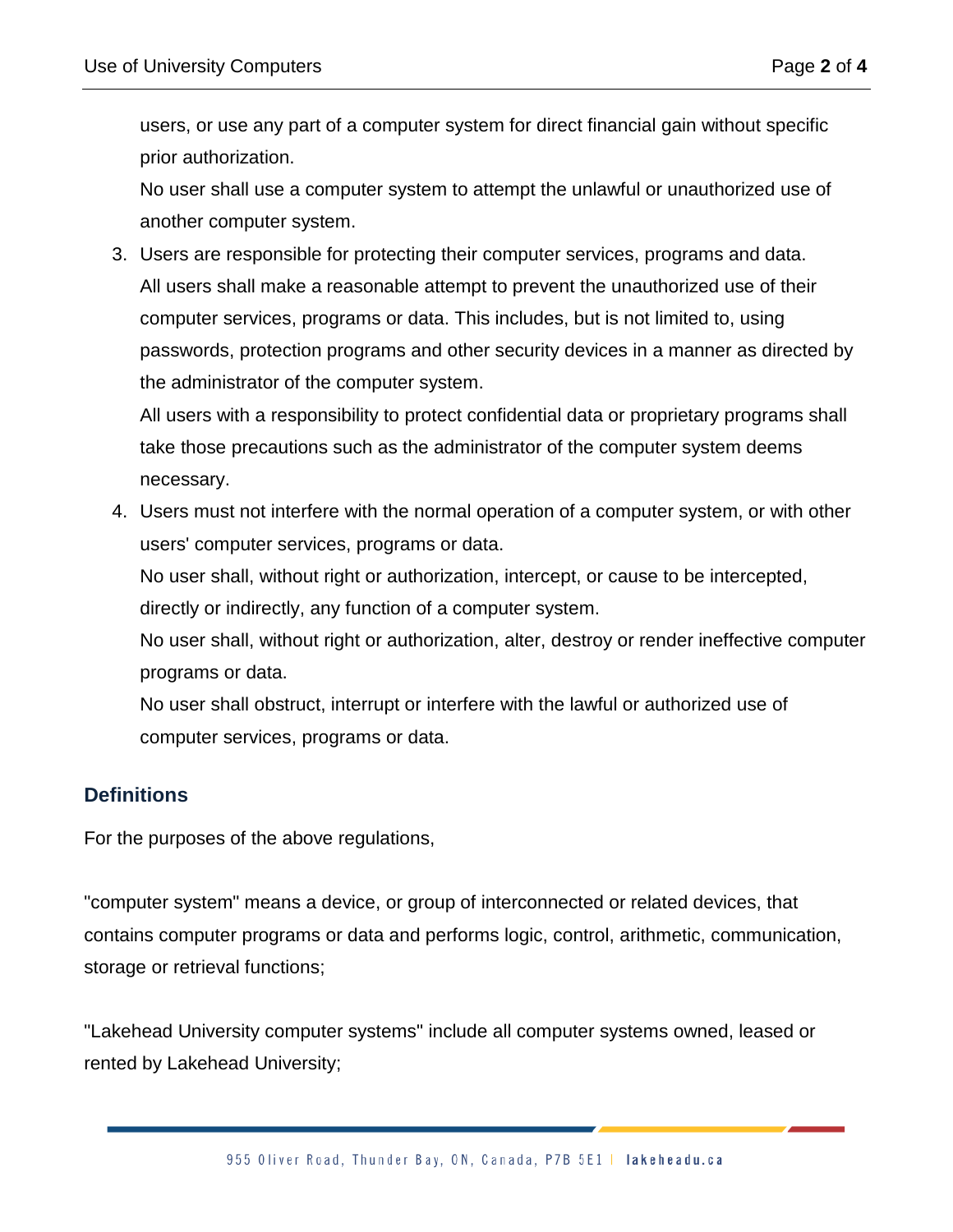"computer data" means representations of information or concepts prepared in a form suitable for use in a computer system;

"computer program" means computer data representing instructions or information that when executed by a computer system cause that system to perform a function;

"proprietary program" means a computer program for which the right of exploitation, use, disclosure, reproduction or distributioti is limited, restricted or controlled by patent, tradmark, copyright or trade secret regulations, or by license, assignment or contract agreements;

"computer services" include processing, communication, storage or retrieval of commputer programs or data;

"user" means any person or group of people, using a Lakehead University computer system;

"administrator of a computer system" means the University employee responsible for the supervision of the computing equipment; in the case of the computer systems operated by the Computer Centre, the administrator is the Director of Computing Services;

"authorized use of a computer service" means a use that has been approved by the administrator of the computer system in accordance with the designated purpose of the computer system;

"authorized use of a computer program" means a use for which permission has been granted by a holder of the right of use of the program; and

"authorized use of computer data" means a use for which permission has been granted by a holder of the right of use of the data.